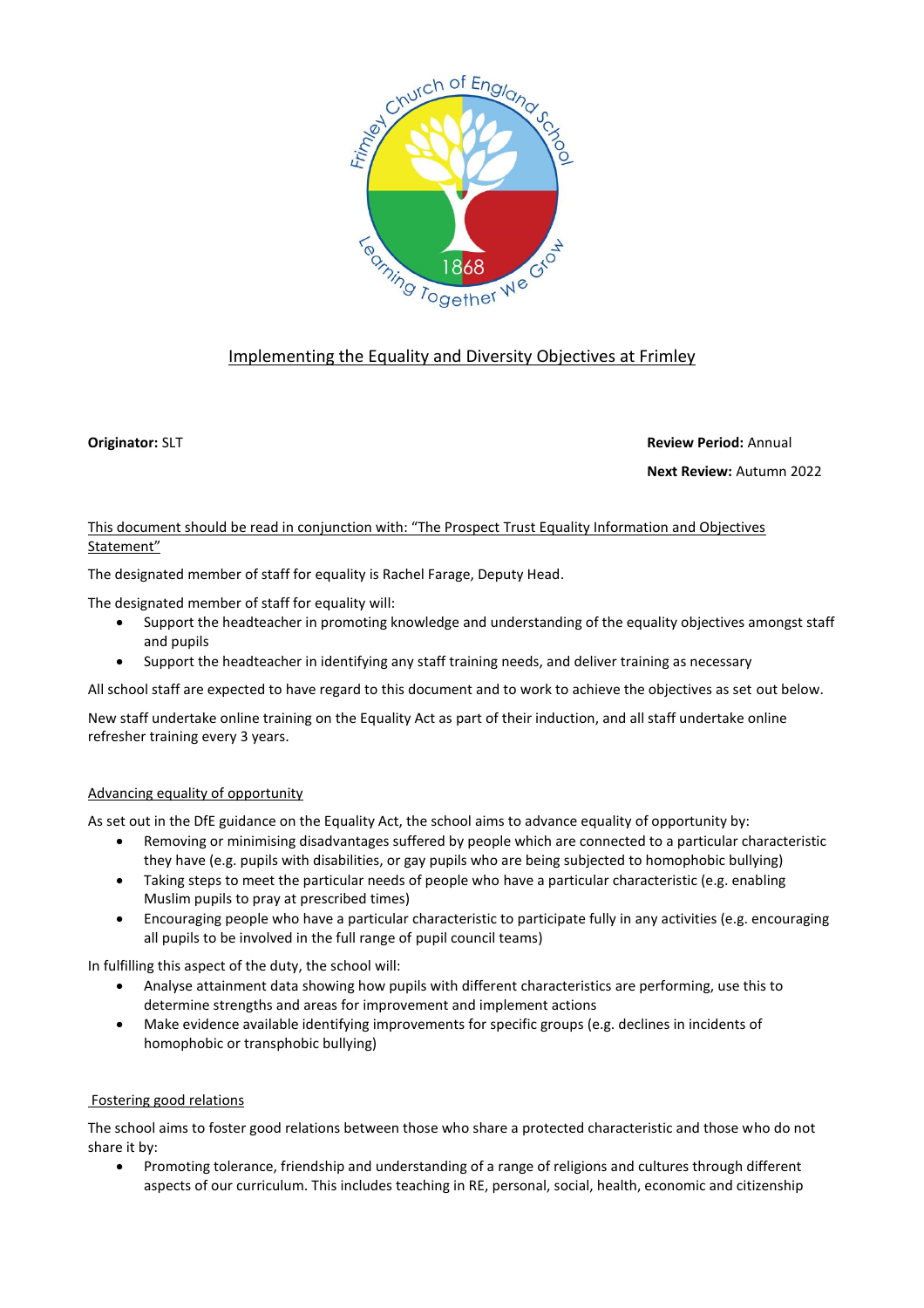(PSHE&C) education and RSE, but also activities in other curriculum areas. For example, as part of teaching and learning in English/reading, pupils will be introduced to literature from a range of cultures

- Holding assemblies dealing with relevant issues. Pupils will be encouraged to take a lead in such assemblies and we will also invite external speakers to contribute
- Working with our local community. This includes inviting leaders of local faith groups to speak at assemblies, and organising school trips and activities based around the local community
- Encouraging and implementing initiatives to deal with tensions between different groups of pupils within the school. For example, our school council has representatives from different year groups and is formed of pupils from a range of backgrounds. All pupils are encouraged to participate in the school's activities, such as sports clubs

### Equality considerations in decision-making

The school ensures it has due regard to equality considerations whenever significant decisions are made.

The school always considers the impact of significant decisions on particular groups. For example, when a school trip or activity is being planned, the school considers whether the trip:

- Cuts across any religious holidays
- Is accessible to pupils with disabilities
- Has equivalent facilities for boys and girls

The school keeps a written record to show we have actively considered our equality duties and asked ourselves relevant questions. This is recorded on the risk assessment when planning school trips and activities. The record is completed by the member of staff organising the activity and is stored electronically on the completed risk assessment.

### Equality objectives

**Objective 1:** To attend 'Race and Identity' training and work alongside link councilor from AQC.

**Objective 2:** To review the curriculum and resources to ensure appropriate representations of protected characteristics.

**Objective 3:** To raise awareness of social inequalities through a focus on the following protected characteristics: race, disabilities and religion.

**Objective 4:** To monitor and promote the involvement of all groups of students in the extra-curricular life of the school, including leadership opportunities, especially students with special educational needs.

**Objective 5:** To close gaps in attainment and achievement between students and all groups of students; especially boys and girls, students eligible for free-school meals, students with special educational needs and disabilities, looked after children and students from different heritage groups.

#### Monitoring arrangements

The Senior Leadership Team will update the equality information we publish at least every year.

This document will be reviewed by the AQC at least every 4 years.

This document will be approved by the AQC.

#### Links with other documents

This document links to the following documents:

- The Prospect Trust Equality Information and Objectives Statement
- The Quality Improvement Plan
- PSHE and Citizenship Policy
- Accessibility Plan
- Special Educational Needs Policy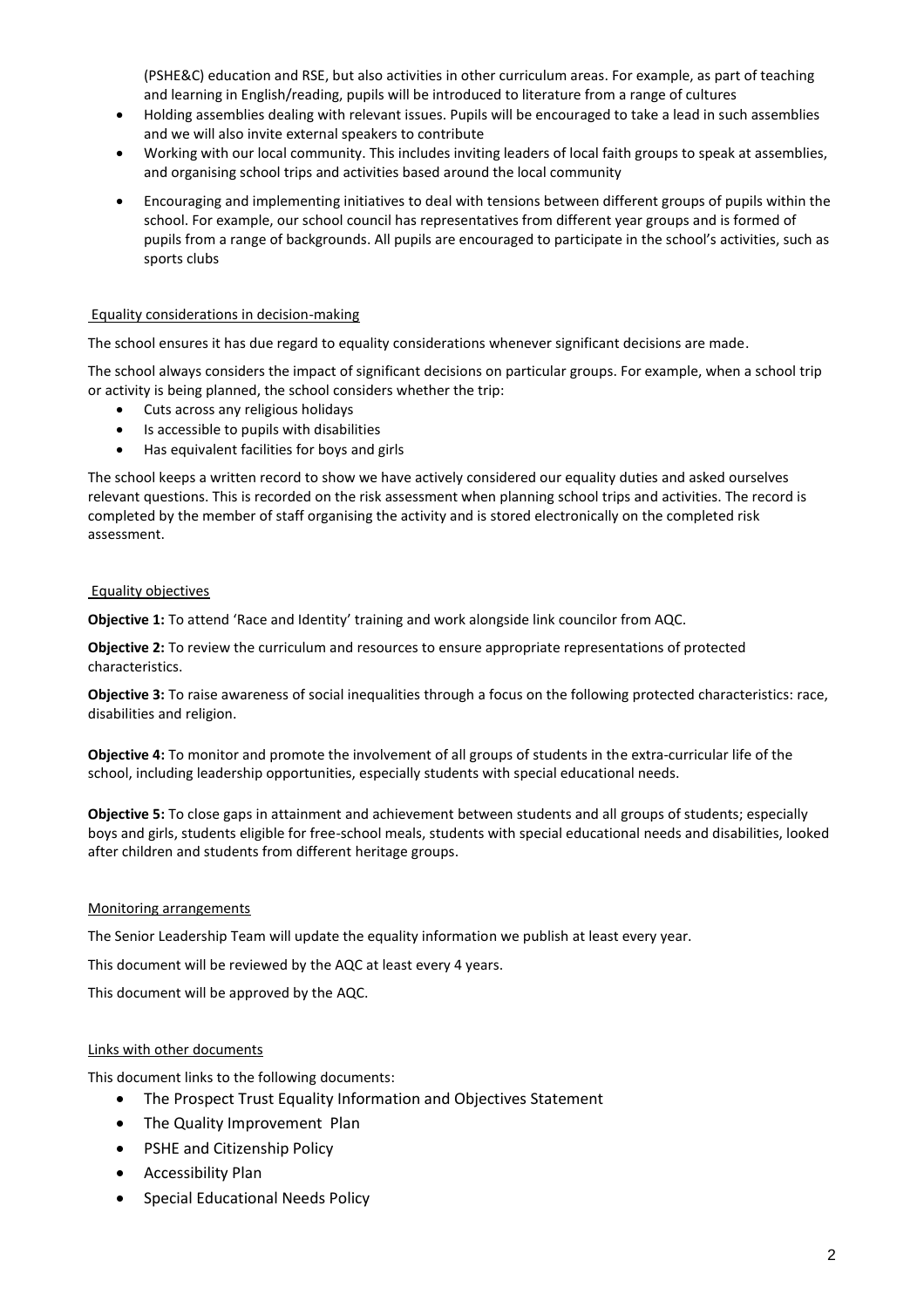- Anti-bullying Policy
- Behaviour Management Policy
- Whistleblowing Policy
- Collective Worship Policy
- Religious Education Policy
- Child Protection and Safeguarding Policy
- Recruitment and Selection Policy
- Intimate Care Policy

# **Equality Objectives Monitoring 2021 – 2025**

| Objective                                                                                                                       | <b>Action to be</b><br>taken                                                                                                                                                                                                                                  | <b>By Whom</b>                                                          | <b>Timescale</b>                                | <b>Resources</b>                                                                                         | Impact                                                                                                                                                                                                                                                                                        | Sep 21 Review |
|---------------------------------------------------------------------------------------------------------------------------------|---------------------------------------------------------------------------------------------------------------------------------------------------------------------------------------------------------------------------------------------------------------|-------------------------------------------------------------------------|-------------------------------------------------|----------------------------------------------------------------------------------------------------------|-----------------------------------------------------------------------------------------------------------------------------------------------------------------------------------------------------------------------------------------------------------------------------------------------|---------------|
| To attend 'Race<br>and Identity'<br>training and<br>work alongside<br>link councilor<br>from AQC                                | Attend a 14<br>month series of<br>training<br>opportunities<br>working<br>alongside other<br>schools: Race,<br>Identity and<br>School<br>Leadership<br>Programme<br>Produce action<br>plan for the<br>school<br>Share action plan<br>with all<br>stakeholders | RF<br><b>RF</b><br><b>RF</b>                                            | <b>Finishes Dec</b><br>2022<br>Jan 22<br>Feb 22 | Training for staff<br>Action plan to be<br>shared<br>Appropriate<br>words/vocabulary<br>to use developed | Whole school<br>community to<br>have more<br>confidence to<br>openly discuss<br>race and<br>identity<br>Race to not be<br>taboo, to be<br>openly<br>discussed in a<br>positive<br>manner<br>Increased<br>understanding<br>for pupils and<br>staff about race                                  |               |
| To review the<br>curriculum and<br>resources to<br>ensure<br>appropriate<br>representations<br>of protected<br>characteristics. | Monitor<br>planning<br>Monitor<br>resources<br>(including library<br>books)<br>Plan in resource<br>use and<br>opportunities<br>where any<br>additional<br>representations<br>are needed.                                                                      | RF/subject<br>leaders<br>RF/subject<br>leaders<br>RF to oversee<br>this | Jan 2022<br>Sept 2022                           | Time for staff                                                                                           | Stereotypes<br>being<br>addressed so<br>that children<br>understand<br>wider society<br>Increased<br>understanding<br>about diversity<br>and tolerance<br>Increased<br>awareness of<br>additional<br>pressures on<br>specific groups<br>of people<br>Opportunity to<br>explore and<br>discuss |               |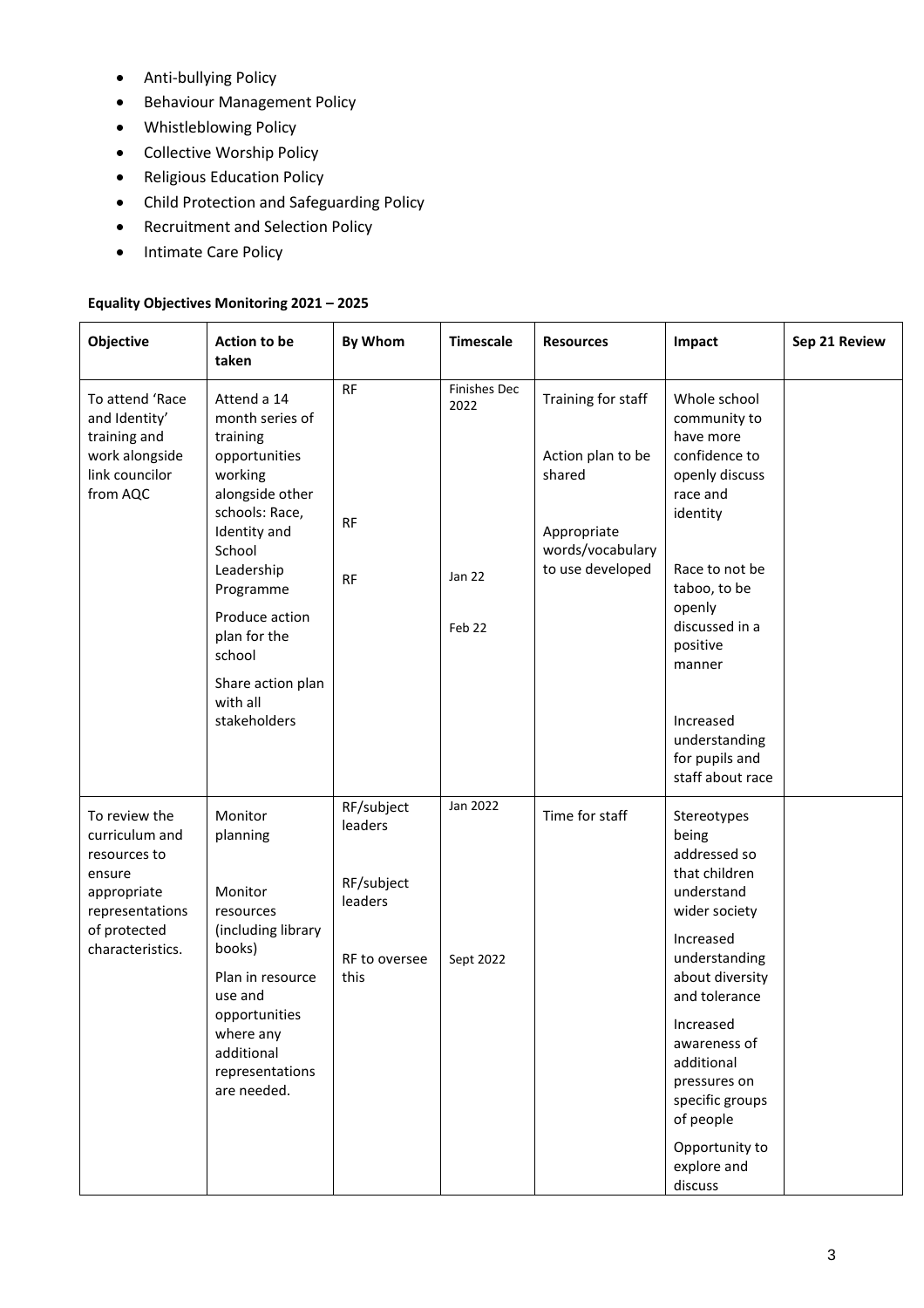|                                               |                                                                                                                                                                                                                                               |                                                                                                                                                                                                                                      |                                                            |                        |                                                                   | prejudice                                                                                                                                                                                    |                                                                                                                                                                                                                                                                                                                        |
|-----------------------------------------------|-----------------------------------------------------------------------------------------------------------------------------------------------------------------------------------------------------------------------------------------------|--------------------------------------------------------------------------------------------------------------------------------------------------------------------------------------------------------------------------------------|------------------------------------------------------------|------------------------|-------------------------------------------------------------------|----------------------------------------------------------------------------------------------------------------------------------------------------------------------------------------------|------------------------------------------------------------------------------------------------------------------------------------------------------------------------------------------------------------------------------------------------------------------------------------------------------------------------|
|                                               |                                                                                                                                                                                                                                               |                                                                                                                                                                                                                                      |                                                            |                        |                                                                   |                                                                                                                                                                                              |                                                                                                                                                                                                                                                                                                                        |
|                                               | To raise<br>awareness of<br>social<br>inequalities                                                                                                                                                                                            | To plan a series<br>of Enrichment<br>Days (1 per<br>term) focusing                                                                                                                                                                   | Class teachers                                             | Termly                 |                                                                   | Increased<br>awareness of<br>the UN rights of<br>the child                                                                                                                                   |                                                                                                                                                                                                                                                                                                                        |
| through a focus<br>protected<br>and religion. | on the following<br>characteristics:<br>race, disabilities                                                                                                                                                                                    | on one of the 3<br>characteristics<br>Write newsletter<br>after each<br>enrichment day<br>and share with                                                                                                                             | Year<br>leaders/house<br>Captains                          | Termly                 |                                                                   | Increased<br>awareness of<br>additional<br>pressures on<br>specific groups<br>of people                                                                                                      |                                                                                                                                                                                                                                                                                                                        |
|                                               |                                                                                                                                                                                                                                               | parents and on<br>website<br>Use materials for<br>display in main                                                                                                                                                                    | <b>RF</b>                                                  | Termly                 |                                                                   | Opportunity to<br>explore and<br>discuss<br>prejudice                                                                                                                                        |                                                                                                                                                                                                                                                                                                                        |
|                                               |                                                                                                                                                                                                                                               | hall                                                                                                                                                                                                                                 |                                                            |                        |                                                                   | Children will                                                                                                                                                                                |                                                                                                                                                                                                                                                                                                                        |
|                                               |                                                                                                                                                                                                                                               | Invite link<br>councilor to<br>attend                                                                                                                                                                                                | <b>RF</b>                                                  | Termly                 |                                                                   | have a better<br>understanding<br>of equality and                                                                                                                                            |                                                                                                                                                                                                                                                                                                                        |
|                                               |                                                                                                                                                                                                                                               | Assembly on<br>Internarial Day<br>of Disabled<br>Persons                                                                                                                                                                             | <b>CW</b>                                                  | <b>Dec 21</b>          |                                                                   | racial justice                                                                                                                                                                               |                                                                                                                                                                                                                                                                                                                        |
|                                               | To monitor and<br>promote the<br>involvement of<br>all groups of<br>students in the<br>extra-curricular<br>life of the school,<br>including<br>leadership<br>opportunities,<br>especially<br>students with<br>special<br>educational<br>needs | Spreadsheets set<br>up to monitor PP<br>and SEND<br>children in all<br>aspects of school<br>life.<br>Termly pupil<br>voice for all pupil<br>groups.<br>'Councils' to be<br>established with<br>a range of<br>'groups'<br>represented | PP leader and<br>Inclusion<br>leader<br>Council<br>leaders | On-going<br>monitoring | Training for<br>students                                          | Increased pupil<br>voice<br>Councils<br>represented by<br>all 'groups'<br>An increased %<br>of SEND and PP<br>children<br>involved in<br>wider school<br>activities and<br>responsibilities. | Spreadsheets<br>set up and PP<br>and SEND<br>involvement<br>monitored.<br>7 child-led<br>councils<br>established<br>(though some<br>have<br>temporarily<br>stopped due to<br>COVID-19<br>restrictions).<br>SEN chdn and<br>PP chdn<br>represented on<br>Councils as well<br>as House<br>Captains and Y6<br>Ambassadors |
|                                               | To close gaps in<br>attainment and<br>achievement<br>between<br>students and all<br>groups of<br>students;<br>especially boys<br>and girls,<br>students eligible                                                                              | Spreadsheets set<br>up to monitor PP<br>and SEND<br>children in all<br>aspects of school<br>life.<br>FrAss-<br>assessment<br>monitoring<br>spreadsheets                                                                              | PP leader and<br>Inclusion<br>leader<br><b>MLT</b>         | On-going<br>monitoring | Assessments<br>HLTA cover for<br>learning walks to<br>take place. | Teachers can<br>track and<br>analyse data<br>more closely.<br>They know<br>where the<br>'gaps' in<br>learning are<br>and how to<br>close the gaps.                                           | Groups<br>monitored<br>closely at half-<br>termly PPMs.<br>"Catch up"<br>funding used to<br>close any<br>identified gaps<br>Schools'                                                                                                                                                                                   |